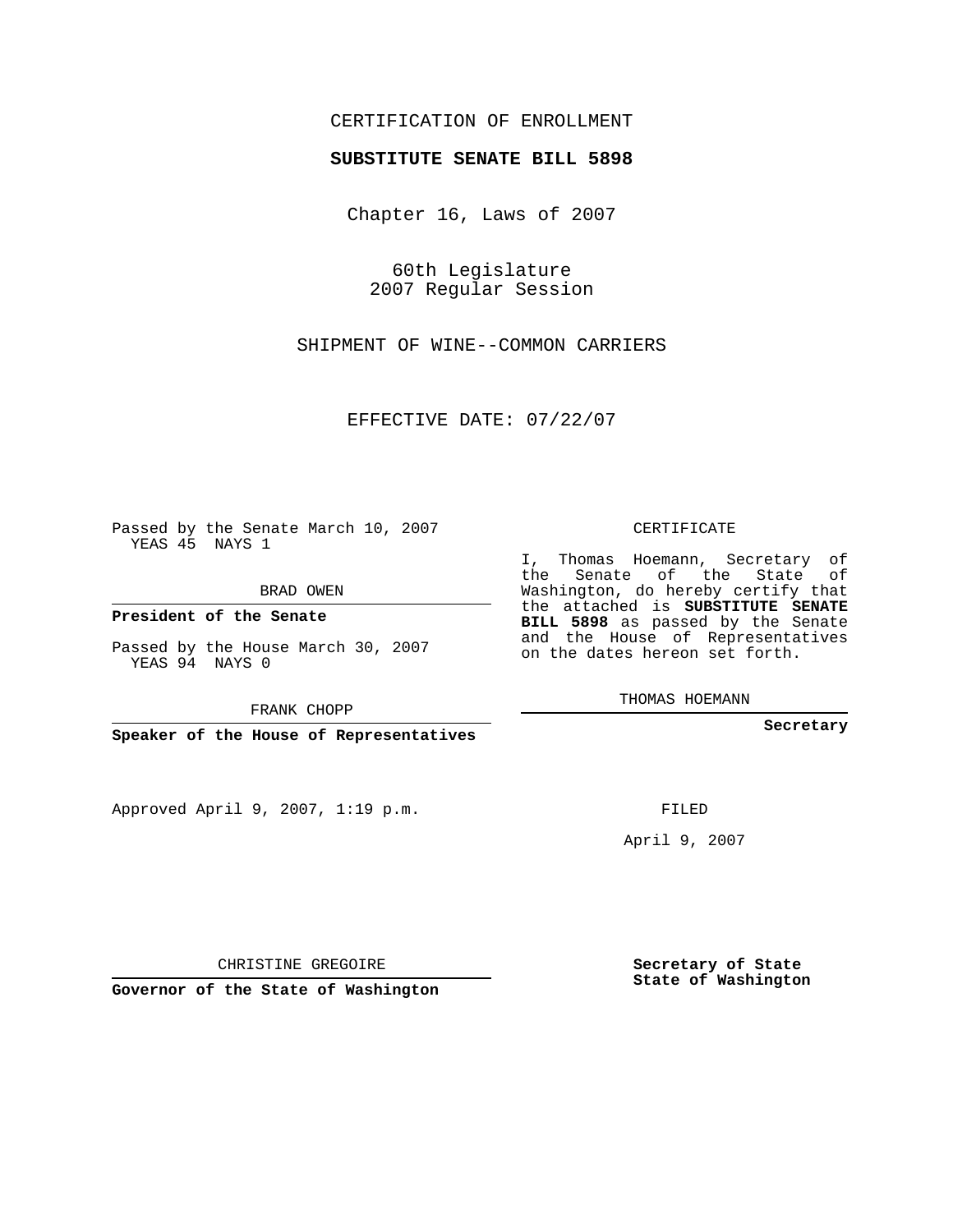## **SUBSTITUTE SENATE BILL 5898** \_\_\_\_\_\_\_\_\_\_\_\_\_\_\_\_\_\_\_\_\_\_\_\_\_\_\_\_\_\_\_\_\_\_\_\_\_\_\_\_\_\_\_\_\_

\_\_\_\_\_\_\_\_\_\_\_\_\_\_\_\_\_\_\_\_\_\_\_\_\_\_\_\_\_\_\_\_\_\_\_\_\_\_\_\_\_\_\_\_\_

Passed Legislature - 2007 Regular Session

## **State of Washington 60th Legislature 2007 Regular Session**

**By** Senate Committee on Labor, Commerce, Research & Development (originally sponsored by Senators Kohl-Welles, Clements, Keiser, Murray, McAuliffe and Honeyford)

READ FIRST TIME 02/28/07.

 1 AN ACT Relating to the use of a common carrier for the shipment of 2 wine; and amending RCW 66.24.206 and 66.24.170.

3 BE IT ENACTED BY THE LEGISLATURE OF THE STATE OF WASHINGTON:

 4 **Sec. 1.** RCW 66.24.206 and 2006 c 302 s 4 are each amended to read 5 as follows:

 (1)(a) A United States winery located outside the state of Washington must hold a certificate of approval to allow sales and shipment of the certificate of approval holder's wine to licensed Washington wine distributors, importers, or retailers. A certificate of approval holder with a direct shipment endorsement may act as a 11 distributor of its own production. Notwithstanding any language in 12 this title to the contrary, a certificate of approval holder with a 13 direct shipment endorsement may use a common carrier to deliver up to one hundred cases of its own production, in the aggregate, per month to 15 licensed Washington retailers. A certificate of approval holder may not arrange for any such common carrier shipments to licensed retailers of wine not of its own production.

18 (b) Authorized representatives must hold a certificate of approval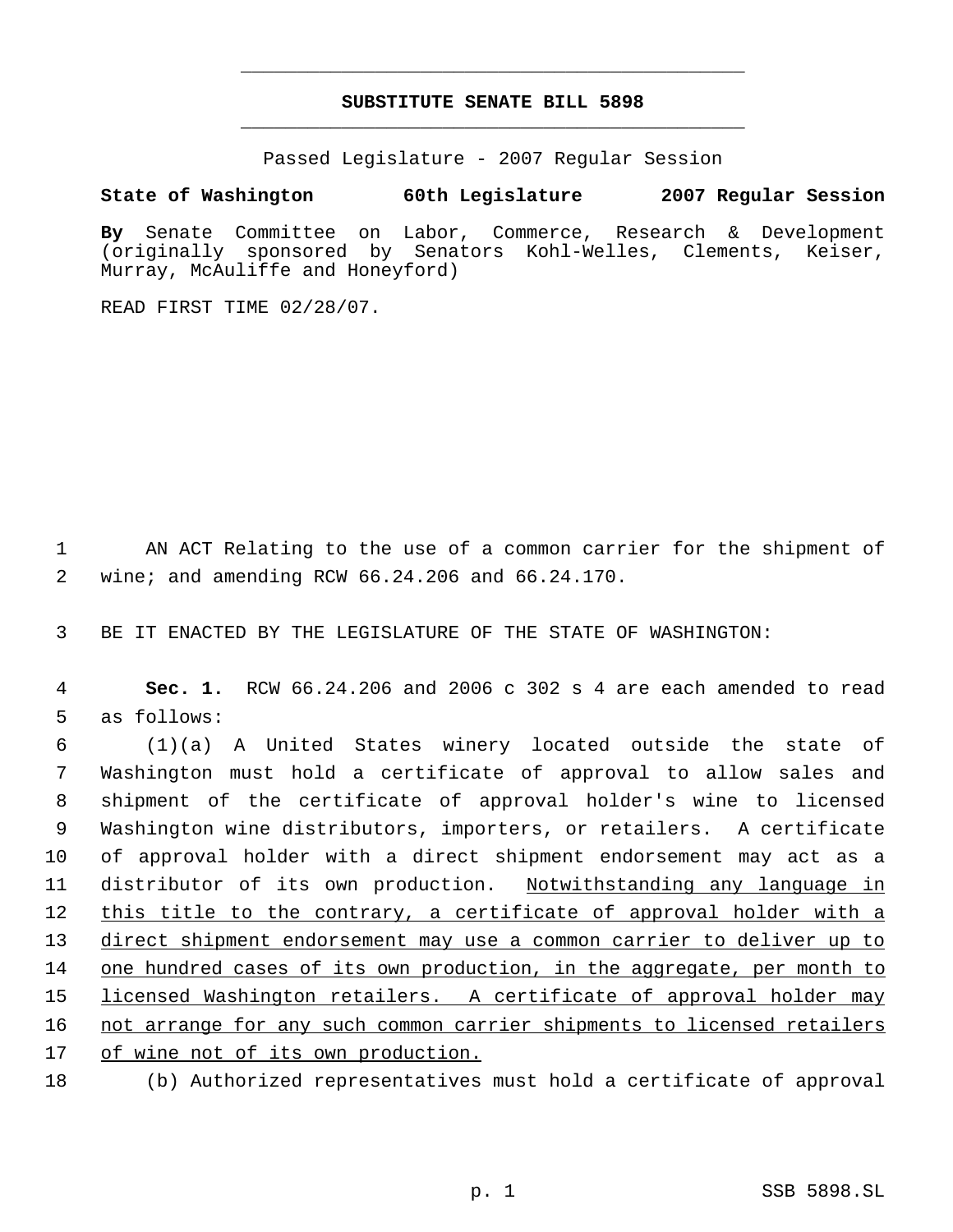to allow sales and shipment of United States produced wine to licensed Washington wine distributors or importers.

 (c) Authorized representatives must also hold a certificate of approval to allow sales and shipments of foreign produced wine to licensed Washington wine distributors or importers.

 (2) The certificate of approval shall not be granted unless and 7 until such winery ((or manufacturer of wine)) or authorized representative shall have made a written agreement with the board to furnish to the board, on or before the twentieth day of each month, a report under oath, on a form to be prescribed by the board, showing the quantity of wine sold or delivered to each licensed wine distributor, importer, or retailer, during the preceding month, and shall further have agreed with the board, that such wineries, manufacturers, or authorized representatives, and all general sales corporations or agencies maintained by them, and all of their trade representatives, shall and will faithfully comply with all laws of the state of Washington pertaining to the sale of intoxicating liquors and all rules and regulations of the Washington state liquor control board. A violation of the terms of this agreement will cause the board to take action to suspend or revoke such certificate.

 (3) The fee for the certificate of approval and related endorsements, issued pursuant to the provisions of this title, shall be from time to time established by the board at a level that is sufficient to defray the costs of administering the certificate of approval program. The fee shall be fixed by rule by the board in accordance with the provisions of the administrative procedure act, chapter 34.05 RCW.

 (4) Certificate of approval holders are deemed to have consented to the jurisdiction of Washington concerning enforcement of this chapter and all laws and rules related to the sale and shipment of wine.

 **Sec. 2.** RCW 66.24.170 and 2006 c 302 s 1 are each amended to read as follows:

 (1) There shall be a license for domestic wineries; fee to be computed only on the liters manufactured: Less than two hundred fifty thousand liters per year, one hundred dollars per year; and two hundred fifty thousand liters or more per year, four hundred dollars per year.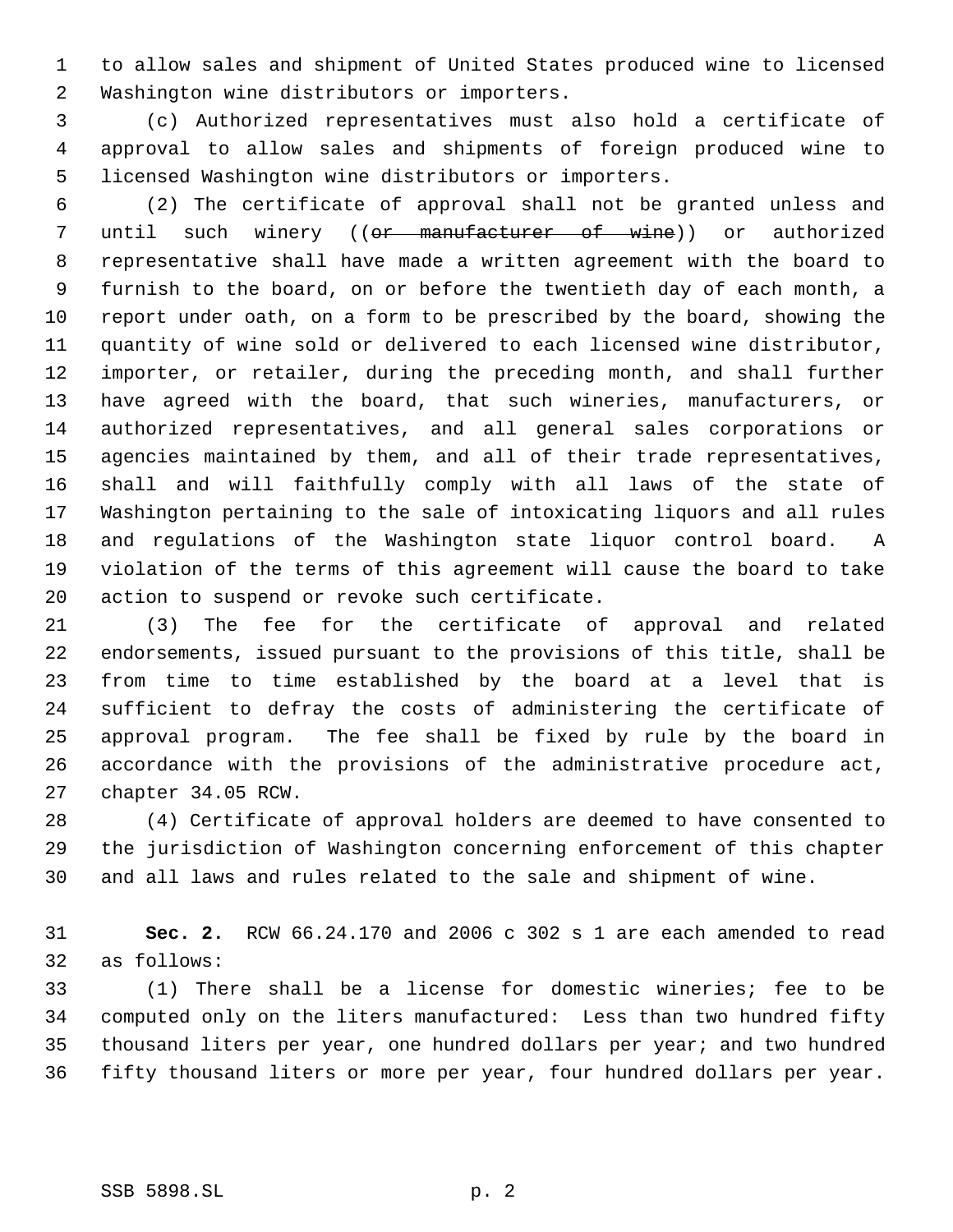(2) The license allows for the manufacture of wine in Washington state from grapes or other agricultural products.

 (3) Any domestic winery licensed under this section may also act as a retailer of wine of its own production. Any domestic winery licensed under this section may act as a distributor of its own production. Notwithstanding any language in this title to the contrary, a domestic winery may use a common carrier to deliver up to one hundred cases of 8 its own production, in the aggregate, per month to licensed Washington 9 retailers. A domestic winery may not arrange for any such common carrier shipments to licensed retailers of wine not of its own production. Except as provided in this section, any winery operating as a distributor and/or retailer under this subsection shall comply with the applicable laws and rules relating to distributors and/or retailers.

 (4) A domestic winery licensed under this section, at locations separate from any of its production or manufacturing sites, may serve samples of its own products, with or without charge, and sell wine of its own production at retail for off-premise consumption, provided that: (a) Each additional location has been approved by the board under RCW 66.24.010; (b) the total number of additional locations does not exceed two; and (c) a winery may not act as a distributor at any such additional location. Each additional location is deemed to be part of the winery license for the purpose of this title. Nothing in this subsection shall be construed to prevent a domestic winery from holding multiple domestic winery licenses.

 (5)(a) A domestic winery licensed under this section may apply to the board for an endorsement to sell wine of its own production at retail for off-premises consumption at a qualifying farmers market. The annual fee for this endorsement is seventy-five dollars. An endorsement issued pursuant to this subsection does not count toward the two additional retail locations limit specified in this section.

 (b) For each month during which a domestic winery will sell wine at a qualifying farmers market, the winery must provide the board or its designee a list of the dates, times, and locations at which bottled wine may be offered for sale. This list must be received by the board before the winery may offer wine for sale at a qualifying farmers market.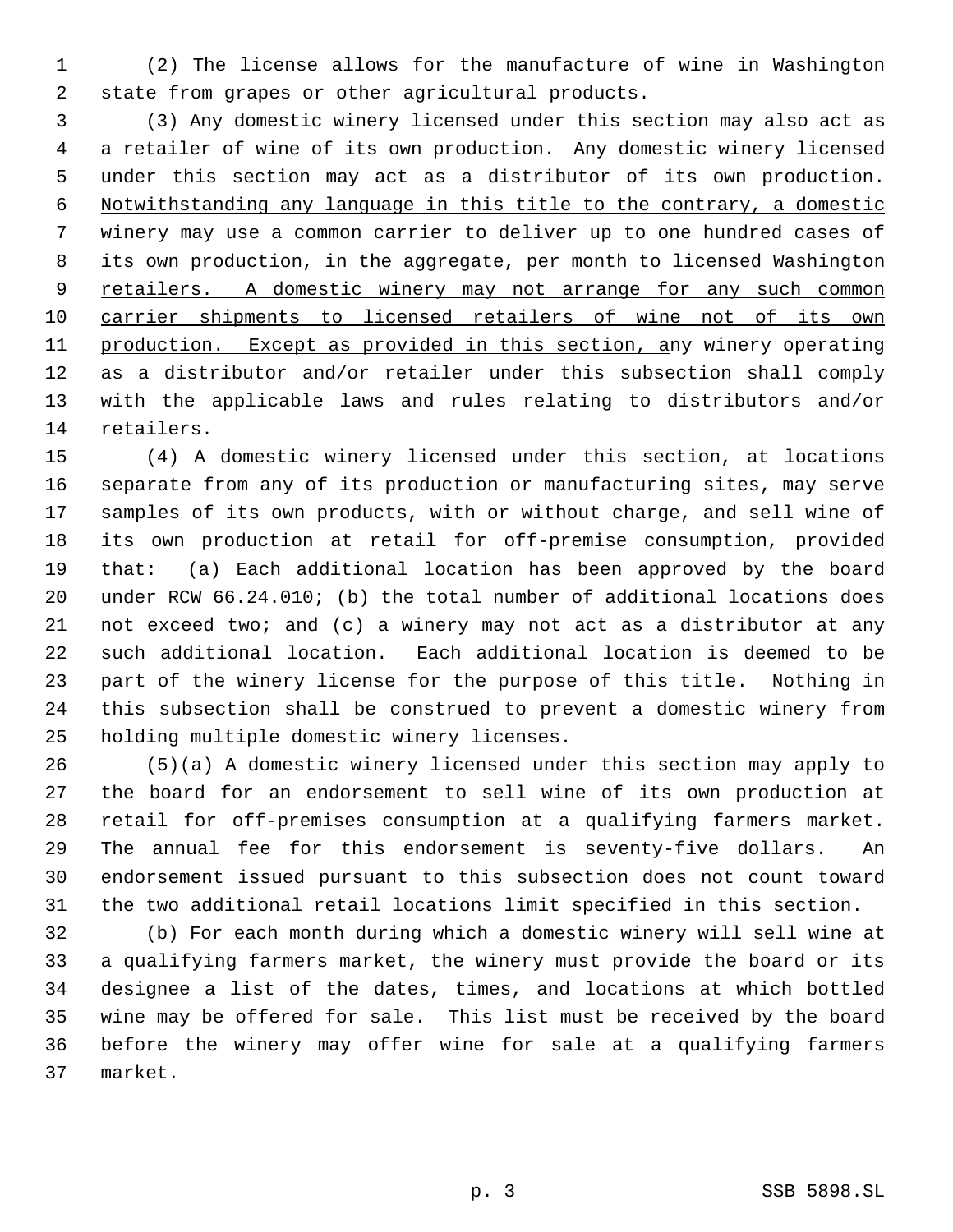(c) The wine sold at qualifying farmers markets must be made entirely from grapes grown in a recognized Washington appellation or from other agricultural products grown in this state.

 (d) Each approved location in a qualifying farmers market is deemed to be part of the winery license for the purpose of this title. The approved locations under an endorsement granted under this subsection do not include the tasting or sampling privilege of a winery. The winery may not store wine at a farmers market beyond the hours that the winery offers bottled wine for sale. The winery may not act as a distributor from a farmers market location.

 (e) Before a winery may sell bottled wine at a qualifying farmers market, the farmers market must apply to the board for authorization for any winery with an endorsement approved under this subsection to sell bottled wine at retail at the farmers market. This application shall include, at a minimum: (i) A map of the farmers market showing all booths, stalls, or other designated locations at which an approved winery may sell bottled wine; and (ii) the name and contact information for the on-site market managers who may be contacted by the board or its designee to verify the locations at which bottled wine may be sold. Before authorizing a qualifying farmers market to allow an approved winery to sell bottled wine at retail at its farmers market location, the board shall notify the persons or entities of such application for authorization pursuant to RCW 66.24.010 (8) and (9). An authorization granted under this subsection (5)(e) may be withdrawn by the board for any violation of this title or any rules adopted under this title.

 (f) The board may adopt rules establishing the application and approval process under this section and such additional rules as may be necessary to implement this section.

(g) For the purposes of this subsection:

 (i) "Qualifying farmers market" means an entity that sponsors a regular assembly of vendors at a defined location for the purpose of promoting the sale of agricultural products grown or produced in this state directly to the consumer under conditions that meet the following minimum requirements:

 (A) There are at least five participating vendors who are farmers selling their own agricultural products;

(B) The total combined gross annual sales of vendors who are